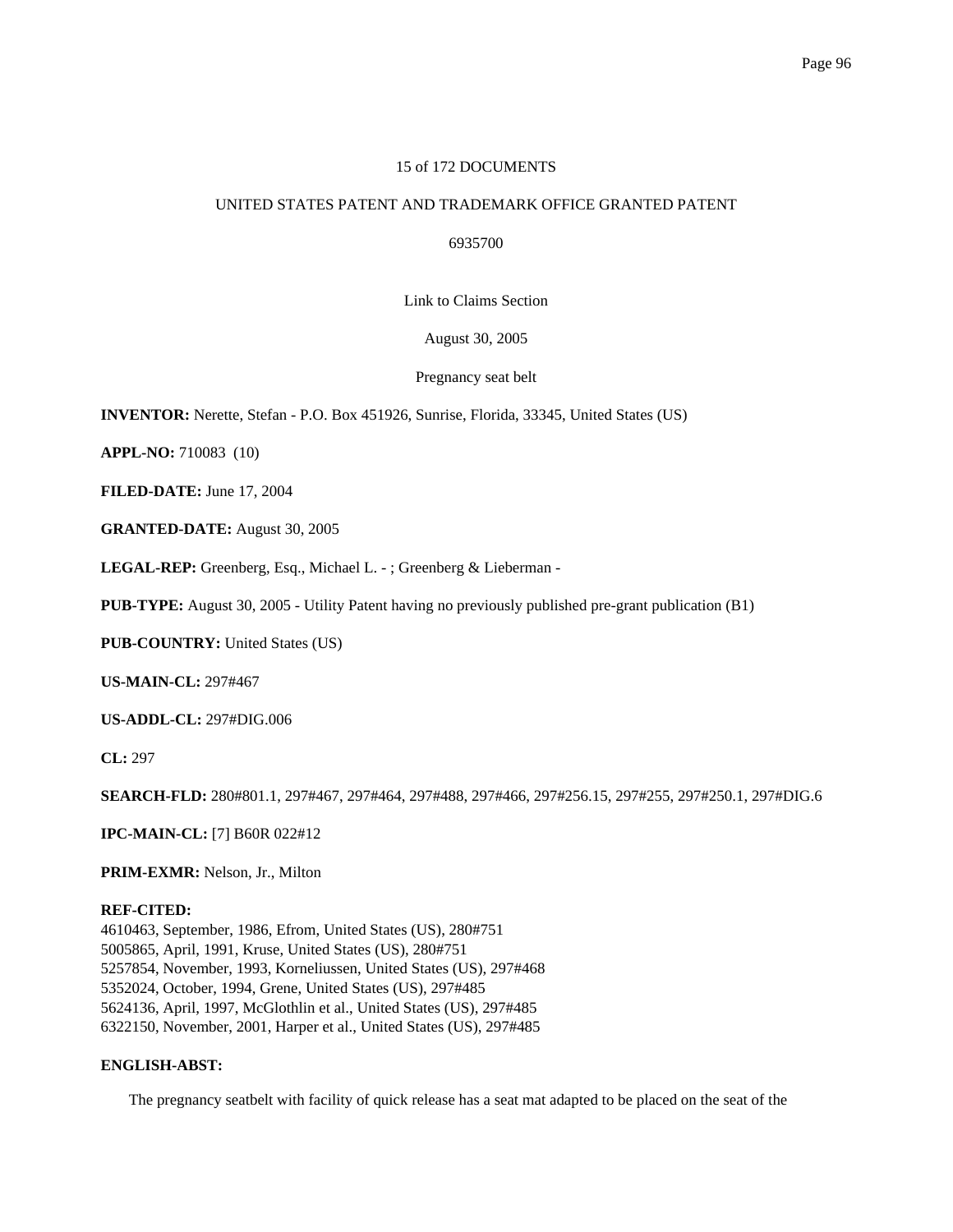automobile and secured thereto by an elongated securing strap connected to the seat mat and fastened about a lower portion of the vehicle seat back. Criss-cross elastic straps sewn into the seating mat in a criss-cross pattern and a VELCRO hook and loop material attachment joining both criss-cross elastic strap and adapted to capture/hold the lap strap of vehicle seat belt. The VELCRO hook and loop material attachment is positioned in such a manner as to pull the criss-cross elastic straps extending upwardly and the lap strap portion downwardly in position over the hypogastric area of the lower abdominal region of the user. In this position, the VELCRO hook and loop material attachment directs the seatbelt in such a manner as to extend across the lower abdominal region of the user thereby avoiding contact with the womb area.

#### **NO-OF-CLAIMS:** 8

**EXMPL-CLAIM:** 1

**NO-OF-FIGURES:** 3

**NO-DRWNG-PP:** 2

**SUMMARY:**

### BACKGROUND OF INVENTION

[0001]The present invention relates in general to a safety system attached to the seat belt system installed in a motor vehicle such as a seat belt positioning assembly for positioning a seat belt in a preferred position along the lower abdominal region of a pregnant person so as to avoid the womb and more particularly to a pregnancy seat belt, for reposition of the lap portion of the seat belt called a lap strap below the belly button, which in turn reduces the amount of pressure placed on the fetus/stomach.

[0002]In most countries, seat belts and head restraints are the only elements of vehicle equipment the use of which is defined by the Traffic Code. The analysis of car accident statistics and of survival statistics of their victims indicates the necessity to use seat belts by all people in the car (the driver and all passengers). The use of seat belts by pregnant women should also be considered necessary, despite the fact that the Polish Traffic Code exempts them from this requirement. The risk of injury to the pregnant woman and the fetus induced by properly used (fastened) seat belts is much lower that is the risk of injury caused by sudden deceleration resulting from abrupt braking or a collision of the vehicle which she is in.

[0003]Most women know that diet, rest and exercise are important during pregnancy. But many mothers to be may question the wisdom of wearing a safety belt, fearing that the belt may injure a developing fetus in the event of a car crash. In reality, both mother and baby are far less likely to be harmed in a crash if a pregnant woman is buckled up. The greatest risk to a developing fetus is injury to the mother. Properly wearing a seat belt reduces the risk of fatal injury to front seat passenger occupants by 45 percent in a car and 60 percent in a light truck. A study conducted by the University of Michigan (UMTRI) found that unrestrained or improperly restrained pregnant woman are 5.7 times more likely to have an adverse fetal outcome than properly restrained pregnant women. There is no evidence that safety belts increase the chance of injury to the fetus. For proper protection, the lower portion of a lap/shoulder belt should be worn under the abdominal bulge, as low on the hips as possible, and against the upper thighs. The belt should never be placed above the abdomen, since this could cause major injuries in a crash. The upper part of the lap/shoulder belt should be placed between the breasts. Never slip the upper part of the belt off the shoulder or behind your arm. Both the lap and shoulder portions of the belt should be adjusted as snugly as possible.

[0004]Women should wear a lap/shoulder belt throughout their pregnancy. In a crash, the lap/shoulder belt will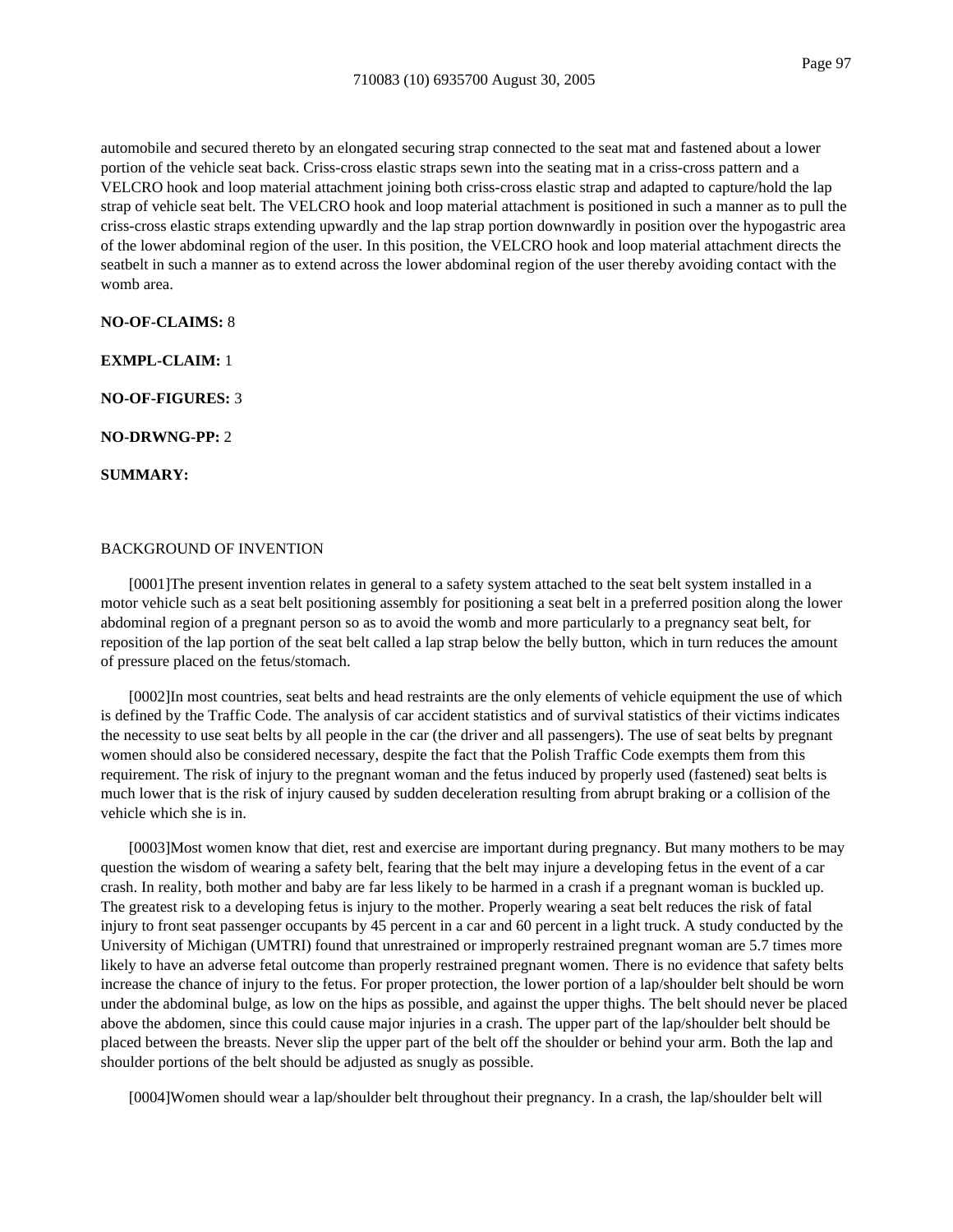keep the mother in the vehicle and will prevent her head and chest from striking the steering wheel or dashboard. It's important that other passengers in the vehicle also wear their seat belts, not only for their own safety, but to prevent violent contact with a pregnant woman in the event of a crash.

[0005]There have been numerous attempts in the prior art to design a seatbelt apparatus specifically designed for use by a pregnant person so as to avoid exerting a sudden force on the womb in the event of an accident. Most of these seatbelt assemblies in the prior art are rather complex and are designed to replace the existing seatbelt apparatus in the car, thereby becoming a permanent installation. Additionally, many of the seatbelt assemblies for pregnant persons existing in the prior art are extremely cumbersome and require a great deal of effort to secure the assembly in a fastened position about the user's body.

[0006]Accordingly, there exists a need in the present seatbelt art for a seatbelt positioning assembly for a pregnant person adapted to be used in combination with an existing seat-belt apparatus as commonly found in present day automobiles, wherein the positioning assembly is specifically designed to position and orient the seatbelt along a lower abdominal region of the pregnant person in such a manner as to avoid contact across the womb. Additionally, there is a need in the present art for a seatbelt positioning assembly for use by pregnant people which is easy to fasten and unfasten allowing the user to quickly and efficiently enter and exit the automobile in every day use.

[0007]The description of this patent addresses specifically pregnant woman. However, other people with special conditions may also find it advantageous in making use of this invention. People who are obese or have had colostomies, ureterostomies, various surgeries or abdominal abnormalities caused by disease or birth defects can also use this invention to be safer and feel more comfortable when in a motor vehicle. The description of this patent also addresses specifically cars and car seats. However, other modes of transportation such as airplanes and other seats such as wheel chairs can also use this invention.

[0008]Thus, the objective of this invention is to help prevent the lap strap of a seat belt from riding across the abdomen of a pregnant woman.

## SUMMARY OF INVENTION

[0009]The present invention is directed towards a pregnancy seat belt for use in combination with an existing vehicle seatbelt apparatus being adapted to position the vehicle seat belt that is the lap strap along a lower abdominal region of a pregnant user so as to avoid undesirable contact with the womb area.

[0010]Specifically, the pregnancy seatbelt of the present invention includes a seat mat adapted to be placed on the seat of the automobile and secured thereto by an elongated securing strap connected to the seat mat and fastened about a lower portion of the vehicle seat back. A criss-cross elastic straps sewed into the said seating mat in a criss-cross pattern and a VELCRO hook and loop material attachment joining both said criss-cross elastic strap and adapted to capture/hold the said lap strap of vehicle seat belt. A sleeve portion is structured in the VELCRO hook and loop material attachment so as to be slidably received along a portion of the length of the seatbelt/lap strap, being fixedly positioned in a predetermined location along the belt. The VELCRO hook and loop material attachment is positioned in such a manner as to pull the criss-cross elastic straps extending upwardly and the lap strap portion downwardly in position over the hypogastric area of the lower abdominal region of the user. In this position, the VELCRO hook and loop material attachment directs the seatbelt in such a manner as to extend across the lower abdominal region of the user thereby avoiding contact with the womb area.

[0011]The invention accordingly comprises the features of construction, combination of elements and arrangement of parts, which will be exemplified in the construction hereinafter set forth, and the scope of the invention will be indicated in the claims.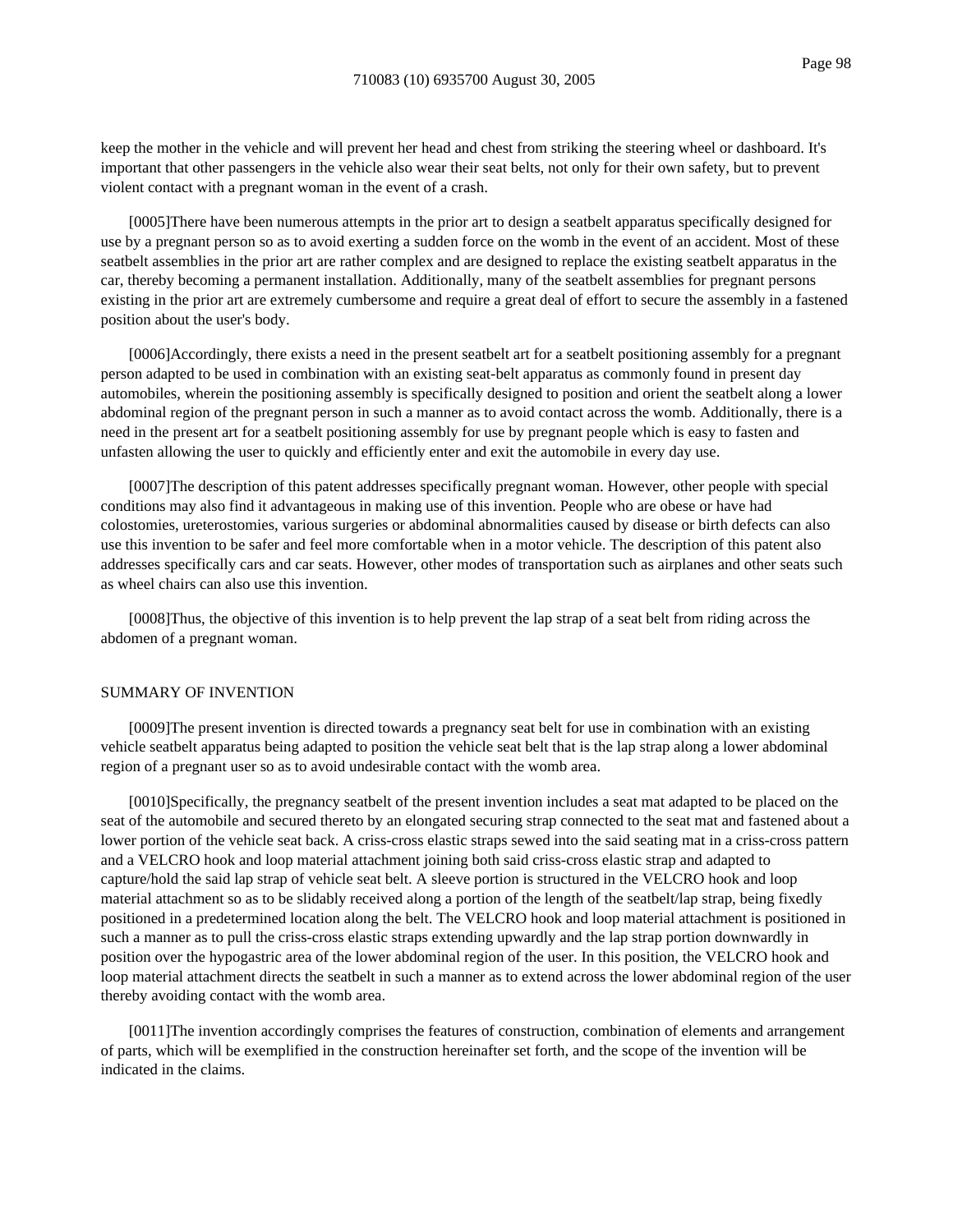#### **DRWDESC:**

### BRIEF DESCRIPTION OF DRAWINGS

[0012]For a fuller understanding of the nature of the present invention, reference should be had to the following detailed description taken in connection with the accompanying drawings in which:

[0013]FIG. 1 is a perspective view of the pregnancy seat belt of the present invention shown in use in connection with a seatbelt apparatus fastened about a user.

[0014]FIG. 2 is a top plan view of the pregnancy seat belt of the present invention.

[0015]FIG. 3 is a perspective view of the pregnancy seat belt shown in combination with a seatbelt apparatus and an automobile seat.

## **DETDESC:**

[0016]Like reference numerals refer to like parts throughout the several views of the drawings.

## DETAILED DESCRIPTION

[0017]As shown in FIGS. 1 through 3, the present invention is directed towards a pregnancy seat belt (1) for use in combination with a lap strap (14) of an automobile. Referring to FIGS. 2 and 3, the pregnancy seat belt includes a seat mat (2) made of polyester material, with measurements of 15.5\*11 inches and is approximately 0.5[Doubleprime] thick made of extremely soft material very comfortable that will not get hot or cold due to extremely weather in side the vehicle, with seating portion in four distinct colors, adapted to be placed on the lower seat portion (15) of a car seat (16). The seat mat includes an upper exposed side (3) oriented on the lower seat portion (15) so as to be positioned beneath the user's buttocks when seated in the car seat (16). The seat mat further includes a front edge (4) extending in parallel relation to the front edge of the lower portion (15) of the car seat, and a rear edge (5) positionable in the crevice between the lower seat portion (15) and a upwardly extending back portion (17) of the car seat (16). The two black elastic straps 1[Doubleprime] in width\*6[Doubleprime] in length, namely criss-cross elastic straps (6), sewed into the said seating mat in a criss-cross pattern creating less bother for the user and a more comfortable ride. A Velcro attachment (7) having "V" shape joining said criss-cross elastic strap (6), measures 3.5[Doubleprime] on top and narrows down to a 2[Doubleprime] bottom designed in a anatomical shape to be a more comfortable attachment that fits in between the pregnant woman's legs. The Velcro attachment (7) opens up to capture the lap portion of the seatbelt; it is then closed with the assistance of the Velcro system. Because of the tension of the elastic straps and capture of the seatbelt in the Velcro attachment, the lap portion of the seatbelt will be correctly placed below the belly button for enhancement of comfort for the pregnant woman as illustrated in FIG. 1. The seating mat is secured with two black nylon straps (8) at rear edge (5), one in each side, 12[Doubleprime] apart. The said straps of 2[Doubleprime] length joined by a plastic buckle (male) (9) in each side. Each of these buckles are then attached to another nylon strap 48[Doubleprime] long [with two straps (11) and plastic buckles (female) (10)] namely an elongate securing strap (12) further fitted with fastening buckle (13) attached to one of two opposite ends for fastening the opposite ends of the securing strap about a lower portion of the back portion (18) of the car seat (16), thereby securing the seat mat in place on the lower seat portion (15). The initial two buckles closest to the seating mat have been uniquely designed to assist in quick release/install, should the pregnancy seat belt/belly comfort need to be removed to accommodate other drivers. Since the pregnant woman has limited movement, this feature is greatly important to them; the harness will remain in position, only the seating mat needs to be removed.

### **ENGLISH-CLAIMS:**